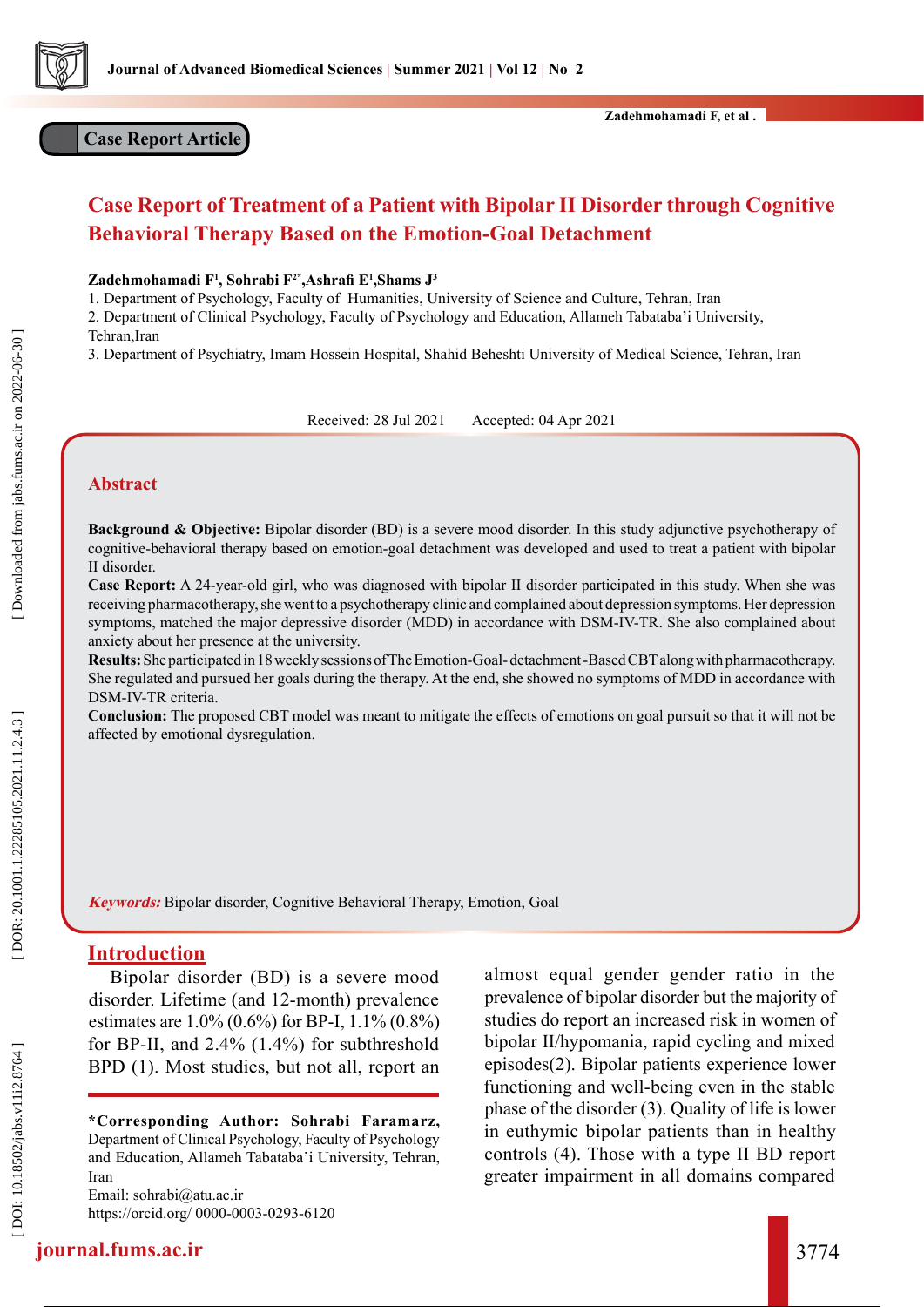with type I (5). When studies of psychosocial

outcome in bipolar disorder are examined in aggregate, it appears that 30–60% of individuals with this disorder fail to regain full functioning in occupational and social domains (6). Also, bipolar disorder is associated with persistent poor socioeconomic outcomes across the entire work-life course (7). Iranian patients with bipolar disorder are characterized by higher unemployment, higher celibacy, health insurance, lower divorce rates, and lower education than other clinical samples in Western studies (8) and behavioral problems are more common in their children (9). For centuries, experts have tried to get a grasp on how patients with this disorder can be treated. Currently, the first treatment of the bipolar disorder is pharmacotherapy. In addition to pharmacotherapy, various adjunctive psychotherapies have been used to treat bipolar disorder, each of which has used a particular method to treat the patients with this disorder including Cognitive-behavioral therapy (10), interpersonal therapy and social rhythm (11), Schema therapy (12), mindfulness-based cognitive therapy (13), Recovery-focused cognitive–behavioral therapy (14), Life Goals Program (15), and Psychoeducation (16). One of the adjunctive psychotherapies is Johnson and Fulford's (2009) GOALS program in preventing mania in which the attachment of emotion and goal in the positive emotion can increase positive self-confidence and regulate goal in positive mood (e.g. increased activity to achieve a goal or considering a higher goal instead of the current goal) and lead to mania. Therefore, to prevent mania, it is essential to reduce the attachment of emotion and goal (17), but this treatment does not address the attachment of emotion and purpose in negative emotions. In a new adjunctive psychotherapy, the present study aimed to reduce the attachment of emotion and goal in other emotions and develop the emotiongoal detachment to other emotions namely sadness, anger, and anxiety. This treatment is rare because in treating a patient with bipolar disorder, it focuses on managing different positive and negative emotions while pursuing

#### **Treatment of a Patient with Bipolar II Disorder**

the goal in a single treatment.

 In so doing, using a combination of different therapies and treatment techniques, including 1. Beck's cognitive therapy (1976) (18), 2. Ellard et al. transdiagnostic treatment (2010) (19), 3. Hayes, Strosahl, and Wilson's cognitivebehavioral therapy (CBT) based on acceptance and commitment (2011) (20), 4. Johnson and Fulford's Protocol (2009) (17), and 5. Leahy, Tirch, and Napolitano's emotion regulation in psychotherapy (2010) (21), adjunctive psychotherapy of cognitive-behavioral therapy based on emotion-goal detachment was developed and used to treat a patient with bipolar II disorder, whose stages are as follows:

The treatment includes the following categories:

- **1)** Psychoeducation
- **2)** Goal regulation
- **3)** Emotional training
- **4)** Emotion-goal attachment / detachment

**5)** Relationships between thoughts, emotions, and the goal pursuit behavior

**6)** The method of regulating every emotion for goal pursuit

### **Case Report**

Sara is a 24-year-old university student, who was diagnosed with bipolar II disorder (BP-II). When she was receiving pharmacotherapy, she went to a psychotherapy clinic and complained about depression symptoms. She also complained about having no incentives to do daily routines and attending university classes. She often sleeps during the day and is not in the mood to do anything. She also eats a lot.

 Her depression symptoms, matching the major depressive disorder (MDD) in accordance with DSM-IV-TR, appeared as a result of hypomania triggered by the acquaintance with a classmate. Sara also complained about anxiety anxiety about her presence at the university. She was worried by any encounters with that classmate because she had expressed strong passions for him and showed him her body, something which she was bitterly ashamed of (Such an action was disapproved of in her culture). She was also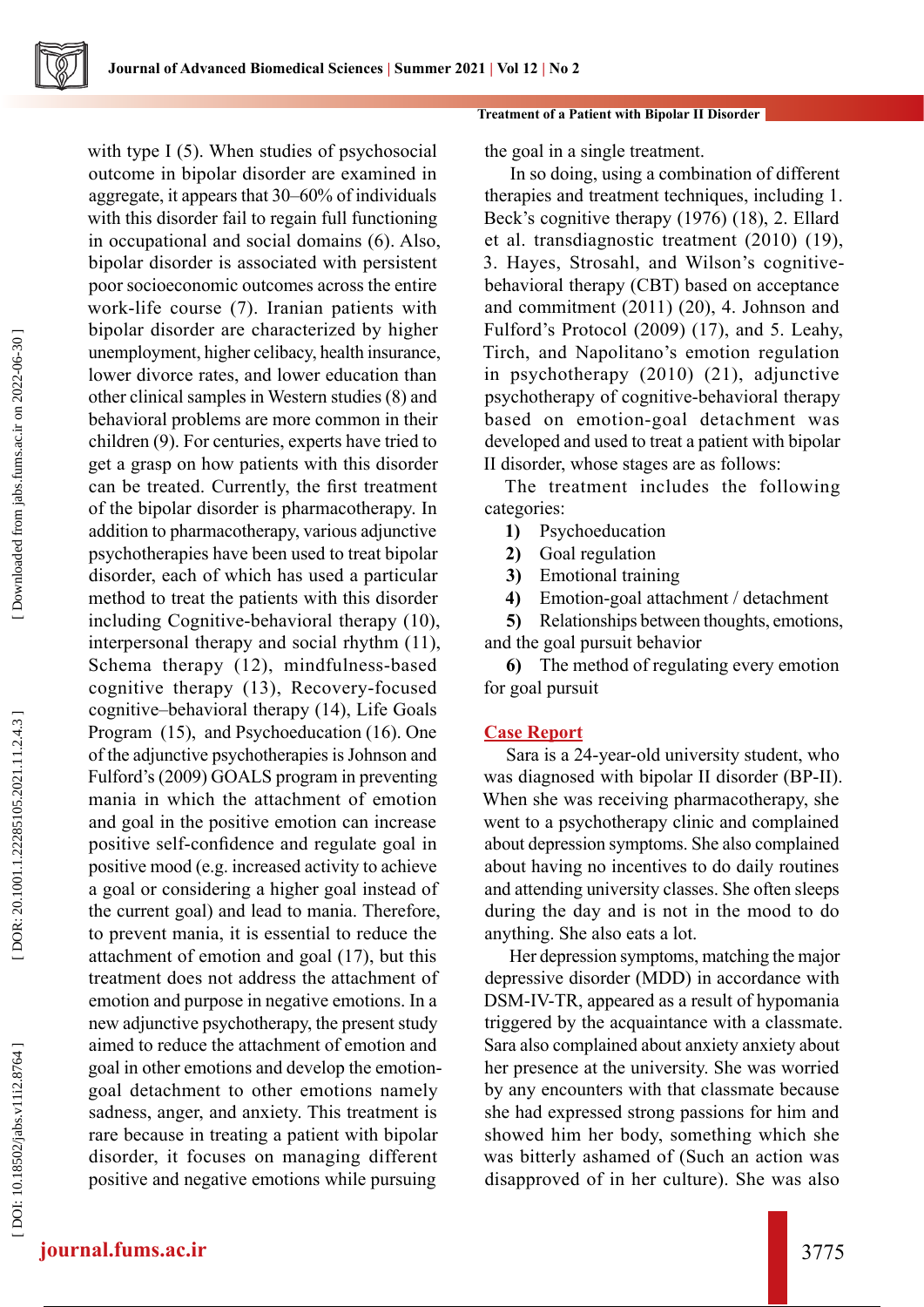very anxious about going to places like university where she might meet him. She was filled with anxiety when she thought that he might have told others about her. Therefore, she avoided going to university. In her hypomania, she dressed more freely. Her changed appearance drew much attention and raised many questions, all of which made her sad and ashamed and affected her interpersonal relationships. After the final period of hypomania, she had no interest in communicating with others. In her interpersonal relationships, she sometimes showed her anger in unusual ways.

Sara is the second child in her family and is single. She has an elder single sister, a younger married sister, and a younger single brother. Her parents are both employed. She enjoys a good financial status. Sometimes she has conflicts with her elder sister but has a good relationship with her younger siblings. She was diagnosed with bipolar disorder five years ago and has been receiving regular medication ever since. When she was referred to the clinic, she was undergoing medication and taking Lithium 1200 mg and Risperidone 1 mg. She had previously referred to two psychologists for mood disorders and had received a total of 4 sessions of treatment. She had left the treatment sessions unfurnished due to the gender of one of the therapists and the lack of conducting medical communication with the other therapist. Regarding her family history, Sara's uncle has a mood disorder, one of her aunts has an inconsistency in interpersonal relationships and mood swings, and one of her cousins has a history of mental disorder.

In what follows next, the treatment stages are briefly described in some occasions:

### **The First Area: Psychoeducation:**

The first two therapy sessions included communicating with Sara and getting to know her current symptoms. She was also instructed in the bipolar disorder, relevant symptoms, the disorder duration, the biological basis, and therapeutic options.

#### **Zadehmohamadi F, et al .**

### **The Second Area: Goal Regulation:**

Sara's goals were analyzed in this step, including the next two therapy sessions, to exclude the goals which did not match her financial capacities, individual capabilities, and temporal conditions. Then weekly, monthly, and annual goals were aligned (if the weekly goals of spending long hours resting did not match the monthly goals of attending university classes, they would be coordinated). Finally, her goals were classified as pursuing university classes, attending the favorite art classes, improving family relationships, and eliminating unusual labels through her cooperation and the therapist's feasibility assessment. Furthermore, she was given certain assignments for each goal.

#### **The Third Area: Emotional Education:**

This step included teaching and describing emotions, emotional stimulants, maladaptive behaviors, and the outcomes of maladaptive behaviors pertaining to each emotion. In this step including the third two therapy sessions, Sara's emotions were described and named. Then the stimulants of each emotion were explained along with maladaptive behaviors in emotional situations and the outcomes of such behaviors.

# **The Fourth Area: Emotion-Goal attachment/ detachment:**

In this step, the patient was instructed in the attachment between goals and emotions. She was also instructed in the interference of emotions with goal pursuits (emotion-goal attachment) through occasions reported by the patient herself. This step took two therapy sessions.

Occasion 1: Her sister's disagreement with her requests and subsequent outcomes resulted in a stimulant provoking anger. The maladaptive behavior of throwing a fork at her sister was the maladaptive behavior outcome of declined relationship with her sister and labeling the family. Therefore, her anger interfered with two of her goal of improving her relationship with the family and eliminating unusual labels.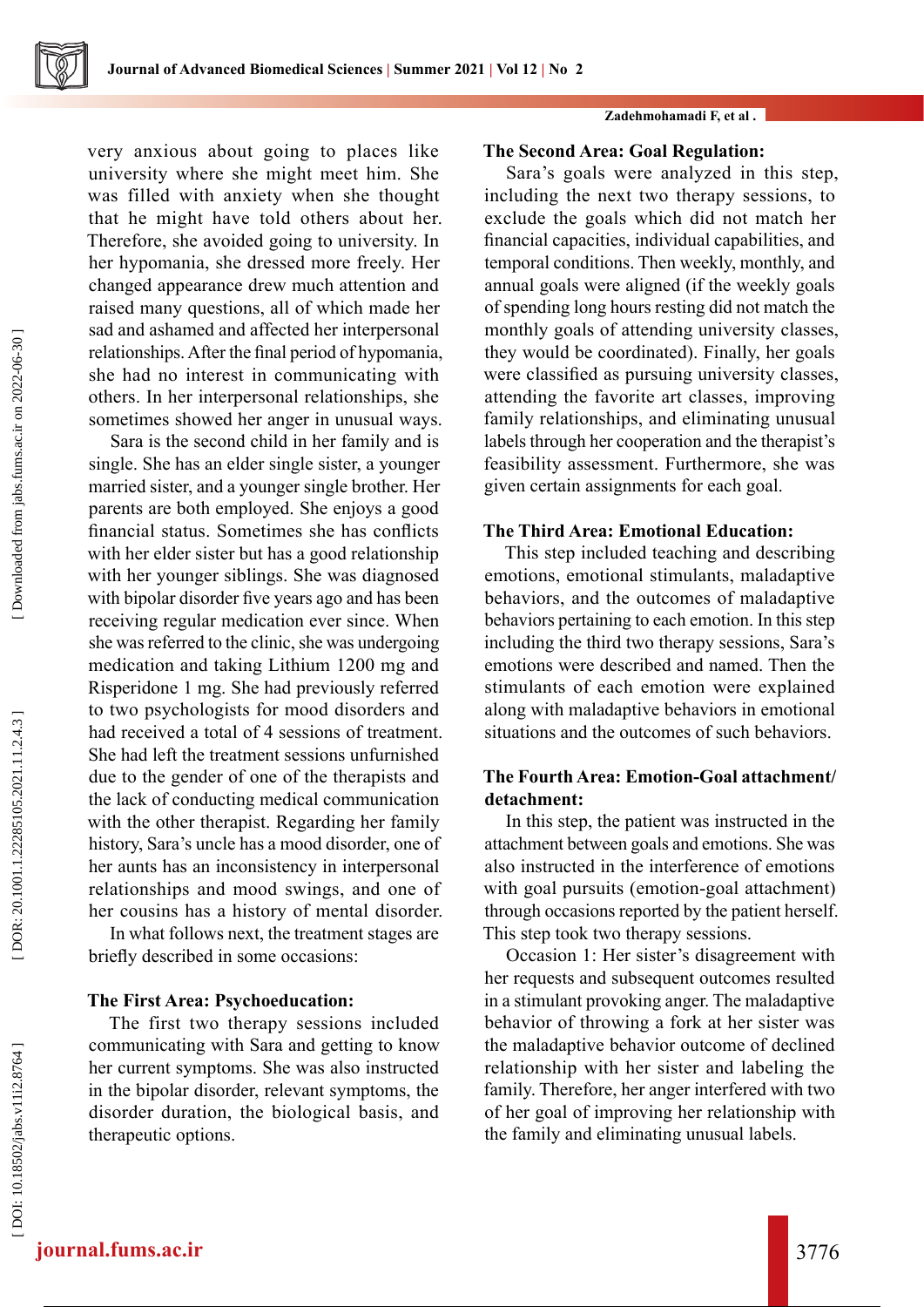Occasion 2: University attendance was the stimulant of anxiety. The maladaptive behavior was university avoidance, and the maladaptive behavior outcome was withdrawal from the semester. Thus, her anxiety interfered with her goal of pursuing university classes.

Occasion 3: Changed living conditions acted as the stimulant of sorrow. The maladaptive behavior was the avoidance of daily routines. As a result, the maladaptive behavior outcome was the intensified fatigue. Therefore, sorrow interfered with the patient's goal of pursuing university classes and attending her favorite art class.

Occasion 4: Starting a new relationship at the university was the stimulant of happiness. Expressing strong passions and showing a classmate a part of the body acted as the maladaptive behavior. The maladaptive behavior outcome was her classmate's abuse of the situation. Therefore, happiness interfered with her goal of pursuing university classes through marginalization at the university campus.

In the second section of this step, the patient was instructed in the pursuit of goals in the presence of emotions (emotion-goal detachment). It was also emphasized that if Sara responded to an emotion in a stimulated situation to have the least impact on her goal pursuit, she could mitigate the impact of emotions on goal pursuit.

# **The Fifth Area: Connection between Thoughts, Emotions, and Goal Pursuit:**

This step introduced emotional thinking to help Sara connect events, thoughts, emotions, behaviors, and vice versa and connect thoughts with the pursuit of goals. It also included instructing her in cognitive mistakes and correcting them. There were four therapy sessions in this step.

Occasion 1: The stimulant was her sister's disagreement with her requests and insults on her. The thought was, "She ignores me due to my sickness." The emotion was her anger.

#### **Treatment of a Patient with Bipolar II Disorder**

The maladaptive behavior was throwing a fork at her. The maladaptive behavior outcome included declined relationships with her sister, family labeling her, and avoidance of improving family relationships and eliminating unusual labels.

The cognitive mistake of Occasion 1: mindreading (instructing her in the cognitive mistake and correcting it)

Occasion 2: The stimulant was presence at the university. The thought was, "If I encounter that boy and his friends, they may misunderstand my behavior. They may have talked to others about me to give me a bad reputation." The emotion was anxiety. The maladaptive behavior was the avoidance of presence at the university. The maladaptive behavior outcome was withdrawal from the semester and avoidance of pursuing university classes.

The cognitive mistake of Occasion 2: catastrophe creation (instructing her in the cognitive mistake and correcting it)

Occasion 3: The stimulant was changed living conditions. The thought was, "Life is boring, and efforts are in vain." The emotion was sorrow. The maladaptive behavior was avoidance of daily routines. The maladaptive behavior outcome was her intensified fatigue, avoidance of pursuing university classes, and withdrawal from her favorite art classes.

The cognitive mistake of Occasion 3: emotional reasoning/degradation (instructing her in the cognitive mistake and correcting it)

Occasion 4: The stimulant was a new relationship at the university. The thought was, "This boy is very fond of me and is going to pop the question." The emotion was happiness. The maladaptive behavior was expressing strong passions and showing a classmate a part of her body. The maladaptive behavior outcome was the classmate's abuse of her and her avoidance of pursuing classes due to marginalization at the campus.

The cognitive mistake of Occasion 4: emotional reasoning/mind-reading/exaggeration (instructing her in the cognitive mistake and correcting it)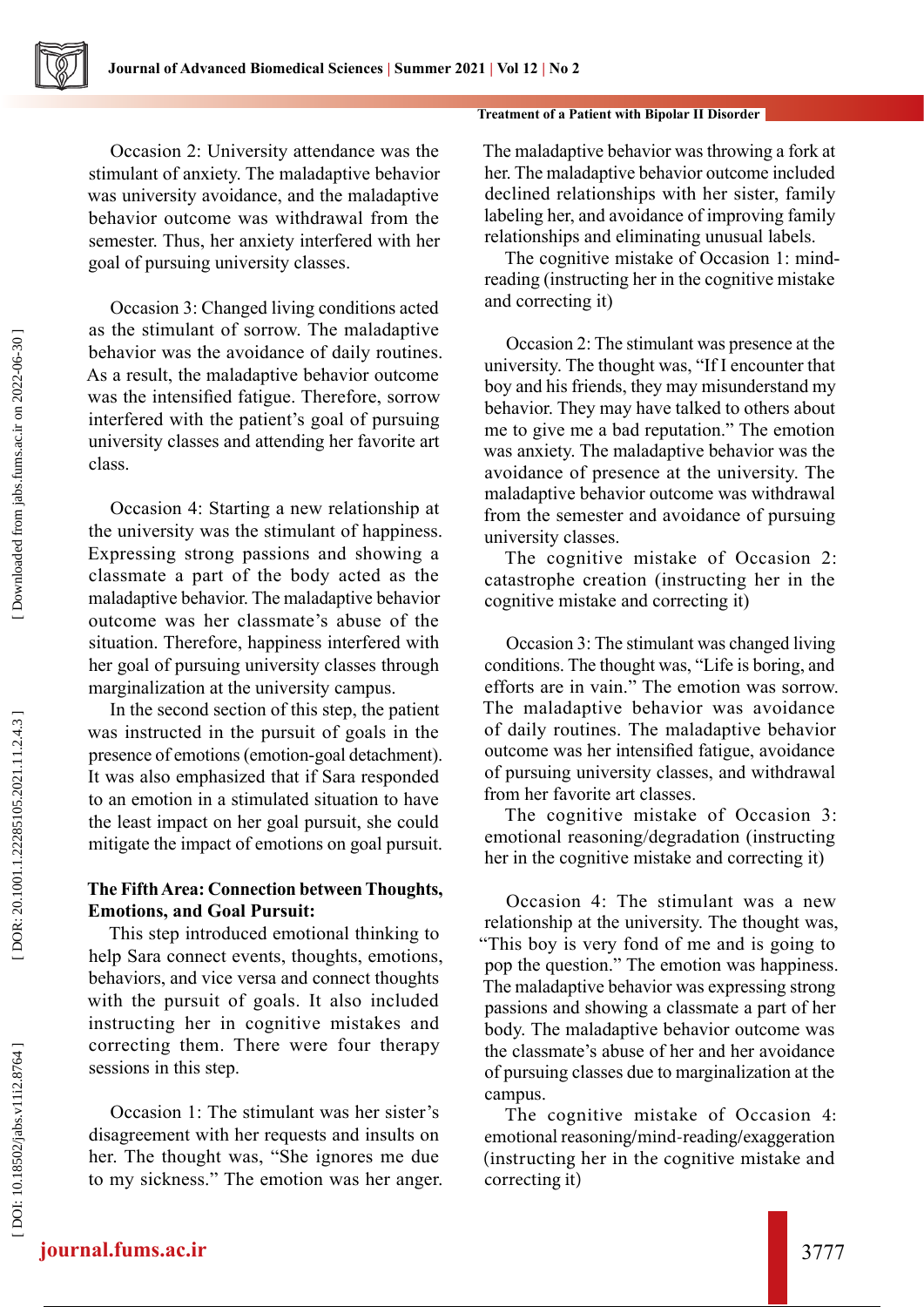#### **Zadehmohamadi F, et al .**

# **The Sixth Area: How to Regulate Each Emotion for Goal Pursuit:**

This step focused on the education and classification of techniques for emotion regulation by analyzing Sara's current situations and her previous conditions. There were six therapy sessions in this step.

She was instructed in the classification of techniques for regulating anxiety by cognitive reappraisals and preventing avoidance and starting to pursue her goals (in Occasion of avoidance of pursuing her goals) through using to manage her anxiety.

She was also instructed in the classification of techniques for anger by cognitive reappraisals and making changes to the environment/situation through using to manage her anger and weighing the gravity of situation.

Then, she was instructed in the classification of techniques pertaining to sorrow by cognitive reappraisals and weighing the gravity of situation, not changing the previous goal, pursuing her goals as planned to manage her sorrow.

Finally, she was instructed in the classification of techniques pertaining to happiness by cognitive reappraisals and weighing the gravity of situation, not changing previous goals, pursuing her goals as planned, and learning the ways of managing the identified impulses to manage happiness.

# **Results**

Sara participated in 18 weekly sessions of CBT based on the emotion-goal detachment along with pharmacotherapy. She regulated and pursued her goals during the therapy. Her activities improved toward her goals. At the end, she showed no symptoms of MDD in accordance with DSM-IV-TR criteria. Prior to the therapy, Sara was on a four-term leave. However, she took no leaves for two years of follow-up after she had started the therapy. She managed to get her bachelor's degree. She made no changes to her favorite art field. Her interpersonal relationships improved. Her behaviors had great impact on the elimination of familial labels.

The proposed CBT model were meant to mitigate the effects of emotions on goal pursuit so that it will not be affected by emotional dysregulation and the emotion-goal attachment in people with the bipolar disorder.

For diagnosis and assessment, this research used clinical diagnosis interview data and the patient and her family's self-declared reports, and considered such standards as changes in attending university classes, the cohesion of semesters and not dropping a semester, the cohesion of art courses, and doing daily activities. The limitation of the study was that standard quantitative measuring tools such as questionnaires were not used. It is recommended that future studies use questionnaires and other measuring tools to assess the effectiveness of treatment with a larger number of patients with bipolar disorder in experimental treatment plans.

# **Acknowledgements**

The authors express their gratitude to the patient participating in this study.

# **Conflict of Interest**

Authors declare no conflicts of interests associated with the publication of this article.

### **References**

1. Merikangas KR, Akiskal HS, Angst J, Greenberg PE, Hirschfeld RM, Petukhova M, et al. Lifetime and 12-month prevalence of bipolar spectrum disorder in the National Comorbidity Survey replication. Archives of general psychiatry. 2007; 64(5):543-52.

2. Diflorio A, Jones I. Is sex important? Gender differences in bipolar disorder. International review of psychiatry. 2010; 22(5):437-52.

3. Sierra P, Livianos L, Rojo L. Quality of life for patients with bipolar disorder: relationship with clinical and demographic variables. Bipolar disorders. 2005; 7(2):159-65.

4. Pascual-Sánchez A, Jenaro C, Montes-Rodríguez JM. Quality of life in euthymic bipolar patients: A systematic review and meta-analysis. Journal of affective disorders. 2019; 255:105-15.

5. Robb JC, Cooke RG, Devins GM, Young LT, Joffe RT. Quality of life and lifestyle disruption in euthymic bipolar disorder. Journal of psychiatric research. 1997; 31(5):509-17.

6. MacQueen GM, Young LT, Joffe RT. A review of psychosocial outcome in patients with bipolar disorder. Acta Psychiatrica Scandinavica. 2001; 103(3):163-70.